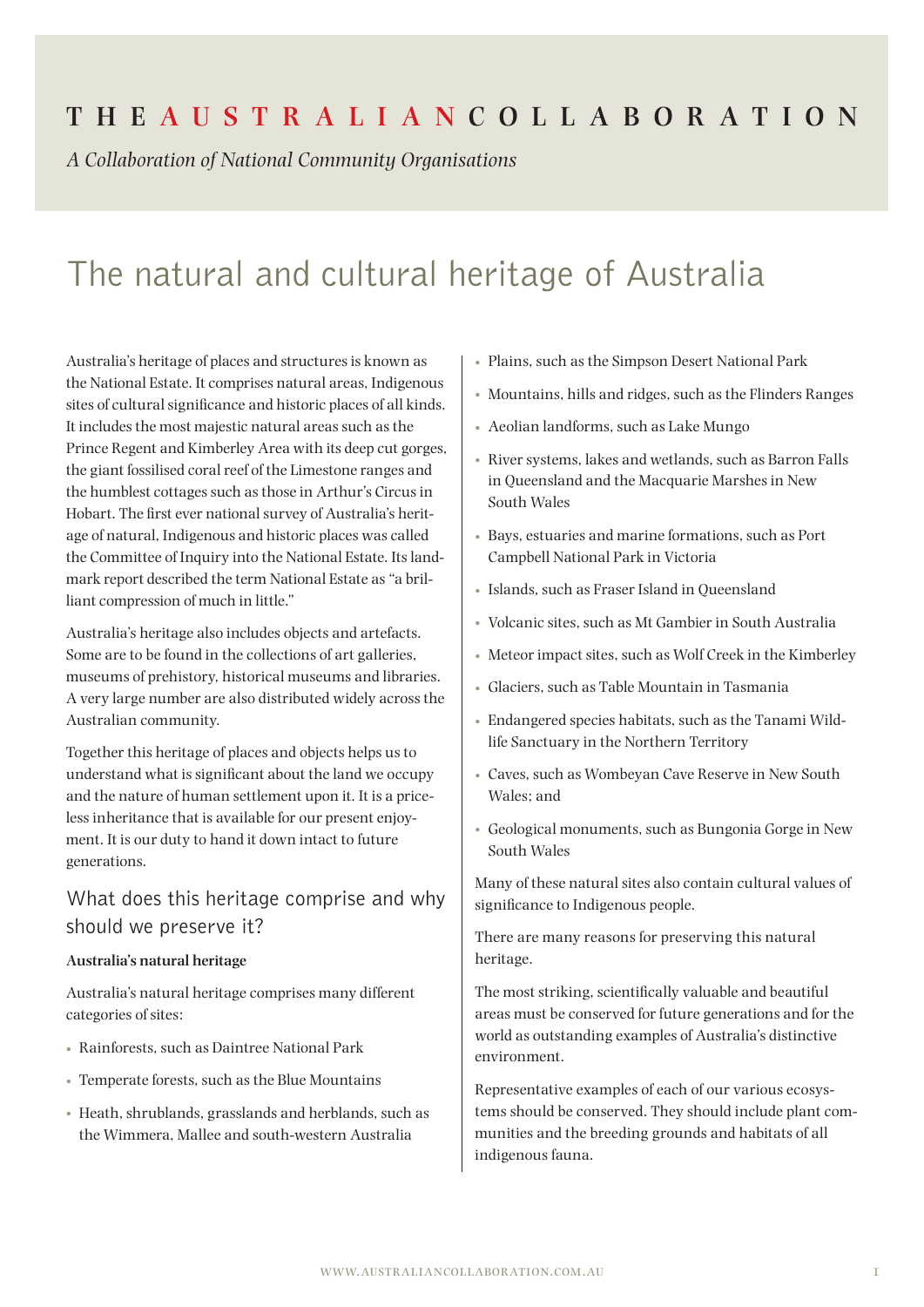The preservation of genetic diversity must be ensured for the:

- Health and stability of natural and near natural systems
- Maintenance of essential life support systems
- Sustainable utilisation of living resources and the ecosystems in which they are found; and
- As yet unknown and untapped agricultural, pharmacological, industrial and other potentials of natural materials

Our finest natural areas should also be preserved for the great recreational opportunities they offer, including relaxation, aesthetic satisfaction and spiritual inspiration.

There are also human-affected landscapes of great beauty and interest that should be preserved for the enjoyment of all people.

#### **Australia's cultural heritage**

*Australia's Indigenous Estate* Our Indigenous Estate includes:

- Places that have the potential for the study of prehistory, such as Mt William axe quarry and Lake Condah in Victoria
- Sites illustrating living patterns, such as the Ballina middens in New South Wales
- Sites involving creative activities, paintings, engravings and carved trees, such as the Dampier Art site and Burrup Peninsula in Western Australia
- Contact sites relating to the history of early relationships between Aboriginal people and Europeans, such as Hermannsburg mission station in the Northern Territory
- Traditional (living, mythological or sacred) sites of significance to Aboriginal people

#### *Australia's Historic Estate* Our Historic Estate includes:

- Historic areas, such as North Adelaide or Fremantle
- Historic towns, such as Beechworth in Victoria
- Precincts and groups of buildings, such as St Vincent Place in Melbourne
- Industrial sites, such as Ravenswood in Queensland
- Grand houses, such as Clarendon Homestead in Tasmania and many small houses of historic significance
- Administrative, commercial and religious buildings, such as Francis Greenway's buildings in Sydney
- Gardens, such as the Royal Botanic Gardens in Melbourne

*Australia's heritage of objects and artefacts* Australia's Indigenous Estate includes very early stone tools, weapons, objects used for daily living, traditional dress, woven material and funerary material.

Historic objects and artefacts include great works of art, books, farm and other tools and machinery and objects reflecting the daily lives of Australians from all walks of life.

#### *Preservation of Australia's cultural heritage*

There are powerful reasons for preserving the best and most representative examples of each of these components of Australia's Indigenous and Historic Estates.

The most ancient archaeological sites provide vital evidence of the existence and ways of life of humans, and of the settlement of the Australian continent at a date earlier than 40,000 years ago. Archaeological sites illustrate the richness and significance of early Aboriginal society in Australia, comparable to the richness and significance of other centres of early human development, such as the Middle East.

Aboriginal rock engravings and rock art provide important evidence of Aboriginal culture and creativity. They also depict historical events, such as the arrival of Macassan praus and European ships. They provide environmental data of considerable interest to science. An example is the paintings of thylacines (Tasmanian tigers) in Arnhem Land in the Northern Territory.

Contact sites where Aboriginal and white people met are of historical interest. Some, such as massacre sites, are of special significance to Indigenous people. Many other places have sacred or other symbolic significance for Aboriginal people.

Historic areas, structures and places provide tangible evidence of Australia's immediate past. They are the cultural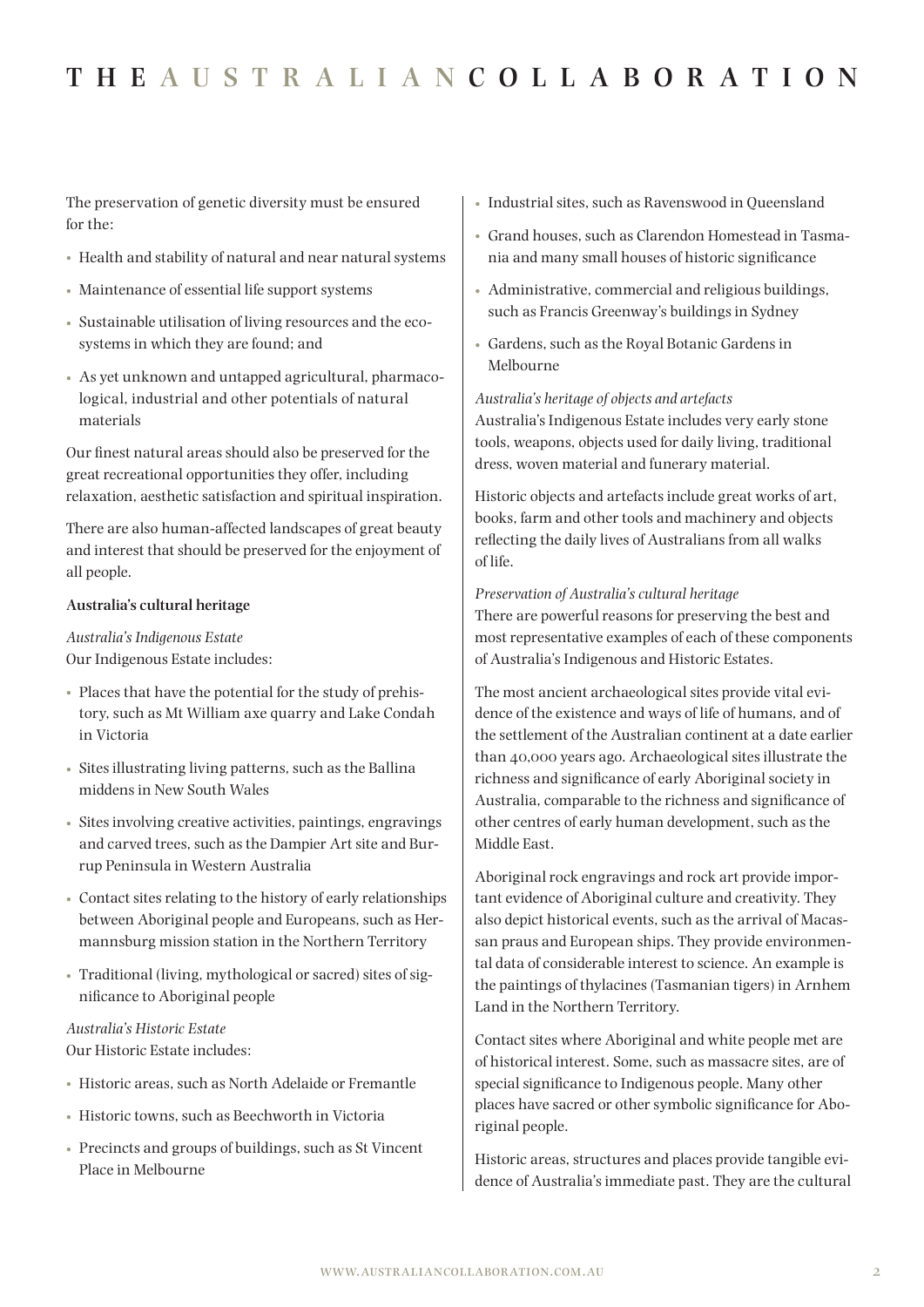roots of contemporary society. Historic places include both the most imaginative architectural and artistic expressions of other times. These places typify life and work in Australia over the last 200 years.

Historic buildings and areas preserved from other eras provide us with a diversity of building forms which give great character to our cities and countryside.

*Preservation of Australia's heritage of objects and artefacts* Historic artefacts and objects need to be preserved for the same reasons that prehistoric and historic places need to be preserved. Some are illustrative of ancient Indigenous culture, some represent the finest expressions of national creativity and some are essential evidence of the history of Australian society.

Once destroyed, these places and objects can never be replaced.

## The protection of Australia's heritage

The first ever piece of national heritage protective legislation, the Australian Heritage Commission Act, was passed by the federal parliament in 1975. The act brought into being the Australian Heritage Commission, whose principal responsibilities included the establishment of the Register of the National Estate. This Register became in time an extensive listing of over thirteen thousand places of natural and cultural heritage value in Australia. The Australian Heritage Commission act remained in force for eighteen years, withstanding many changes in government.

When the Australian Heritage Commission was replaced by the Australian Heritage Council in 2003, some significant changes were made.

Firstly, the Council's powers were diminished in comparison to the powers of the Commission.

Secondly, two new lists were created; the National Heritage List and the Commonwealth Heritage List. Both lists are now given full protection by the Australian Government. This was an important improvement. But in combination, the two new lists include only a fraction of the number of the places on the former Register of the National Estate. There are, for example, little more than 100 places listed on the National Register, nearly all of which are government owned. The National Heritage List

includes places of national significance that have *outstanding heritage value to the nation*. The Australian Heritage Council makes an initial assessment of all nominations, but unlike the Australian Heritage Commission which had the responsibility of putting places directly on its Register, it is the Minister who determines whether or not a place is listed under the new act. The second new list, the Commonwealth Heritage List, contains properties of heritage value that are located on Commonwealth owned land or controlled by the Commonwealth.

Thirdly, in 2003, the Register of the National Estate was frozen (at which point the Register contained 13,127 places), meaning that no new places could be added or removed. The Register was to be continued as a statutory register until February 2012. During that period, the responsible Minister was required to take account of places on the Register when making decisions under the *Environment Protection and Biodiversity Conservation Act 1999*. From February 2012, however, all references to the Register were to be removed from federal heritage legislation. The Register would be maintained after this time as a publicly available archive, forming part of the Australian Heritage Database.

Many have argued that the change of status and capping of the number of listed places on the Register of the National Estate was a backward step for national heritage policy given that the Register covers an entire continent and surrounding islands, includes places representative of the full natural history of the land and includes places representative of a continuous 50,000 year Indigenous history together with the more recent history of settlement. With over 60,000 places listed on the US National Register of Historic Sites and over 450,000 historic places listed solely in the UK, it can hardly be said that the 13,000 places currently listed in the Register of the National Estate in Australia is excessive. The Register of the National Estate also plays an important educational role as a significant inventory of places of conservation value across Australia and it also offers a further – albeit limited – level of heritage protection. These are important issues that have never been fully addressed by any government.

Protection offered for heritage sites within Australian states and territories takes many different forms. Natural areas are protected in national parks, nature reserves and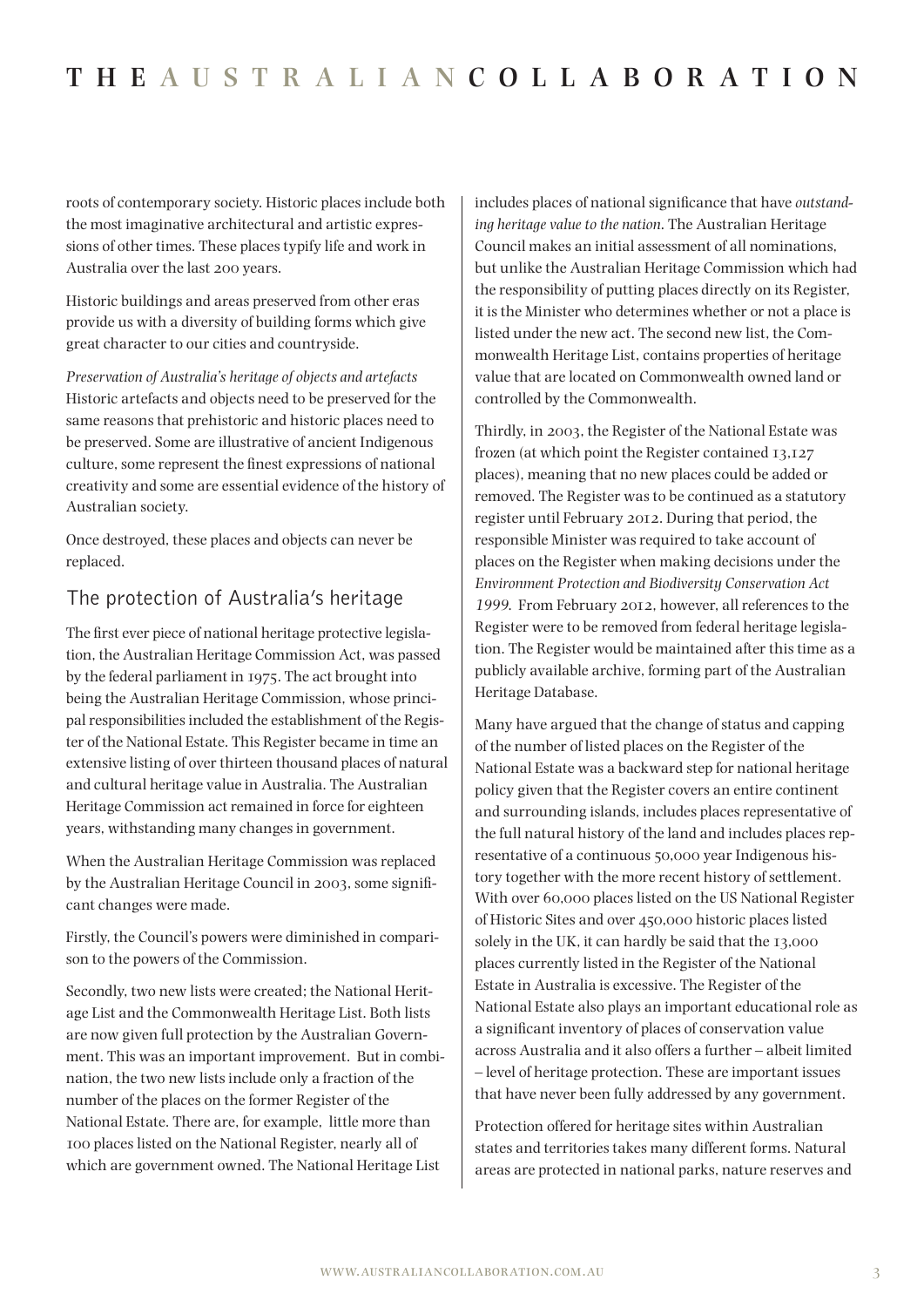the like. There is legislation across Australia protecting places of prehistoric or Indigenous significance. Every state and territory now has some form of heritage legislation protecting historic buildings and sites. Historic areas and towns are largely protected in planning schemes.

The main form of protection offered for objects of heritage and artistic significance is in museum, art gallery and library collections. Every state and territory has its own art gallery and library (including significant Australian collections). Also, there are now museums of anthropology (including Australian material) and museums of Australian history in most federal and state jurisdictions. With the exception of prehistoric artefacts, most of Australia's heritage of objects and artefacts is in private hands and is therefore treated differently to heritage places, which are subject to greater controls.

## Non-government bodies

Non-government bodies have been and remain of great significance to the protection of Australia's National Estate. The most important national environmental bodies are the Australian Conservation Foundation and the Wilderness Society. There are Conservation Councils within the states representing the myriad of smaller environmental bodies. Also of longstanding significance are the National Parks Associations. Some bodies, such as The Bush Heritage Fund, raise money through donations in order to purchase and manage lands of conservation value.

In addition to these Australian bodies, major international bodies also have active branches in Australia. Among the most prominent are the World Wildlife Fund (WWF), Greenpeace and Friends of the Earth.

The National Trusts have played an important role in fostering the protection of cultural sites. There are National Trusts in every state and territory, and an Australian Council of National Trusts in Canberra. Most Trusts are incorporated by statute, although they operate independently of government. The Trusts are owners and managers of many significant buildings across Australia. Their other very significant role has been the classification and listing of historic sites, structures and gardens. While these lists offer no protection themselves, they have had a major influence on the formal listings of historic properties on government registers.

The most important international cultural heritage body is Australia ICOMOS (associated with the International Council on Monuments and Sites). It has focused on the development of codes of practice and improvement in professional standards. Of particular note has been the Australia ICOMOS charter for the conservation of places of cultural significance, known as the Burra Charter, which provides guidance for the conservation and management of Australian heritage places of cultural significance.

Non-government organisations have not played quite such an active role in the protection of objects and artefacts. There are nevertheless important bodies such as historical and library associations across Australia.

## World heritage

Australia is a signatory to the United Nations Educational, Scientific and Cultural Organization (UNESCO) Convention for the Protection of the World Cultural and Natural Heritage. UNESCO's World Heritage Centre states:

"Our cultural and natural heritage are both irreplaceable sources of life and inspiration. Places as unique and diverse as the wilds of East Africa's Serengeti, the Pyramids of Egypt, the Great Barrier Reef in Australia and the Baroque cathedrals of Latin America make up our world's heritage. What makes the concept of World Heritage exceptional is its universal application. World Heritage sites belong to all the peoples of the world, irrespective of the territory on which they are located."

In January 2012, there were 936 properties on the World Heritage List: 725 cultural, 183 natural and 28 mixed from 153 countries. Australia has some 40 properties listed. Most are areas of universal natural significance, such as the Great Barrier Reef, the Tasmanian Wilderness Area, Lord Howe Island and Shark Bay. There are, however, some properties of universal cultural value. The most important are Kakadu National Park and Willandra Lakes, both also World Heritage natural areas and both of which contain evidence of very early human occupation of the Australian continent. There are also a few sites of universal historical significance: the Royal Exhibition Building in Melbourne, the Sydney Opera House, and 11 convict sites. Descriptions and statements of significance of all world heritage listings, including Australian listings, are available on the UNESCO World Heritage website (see below).